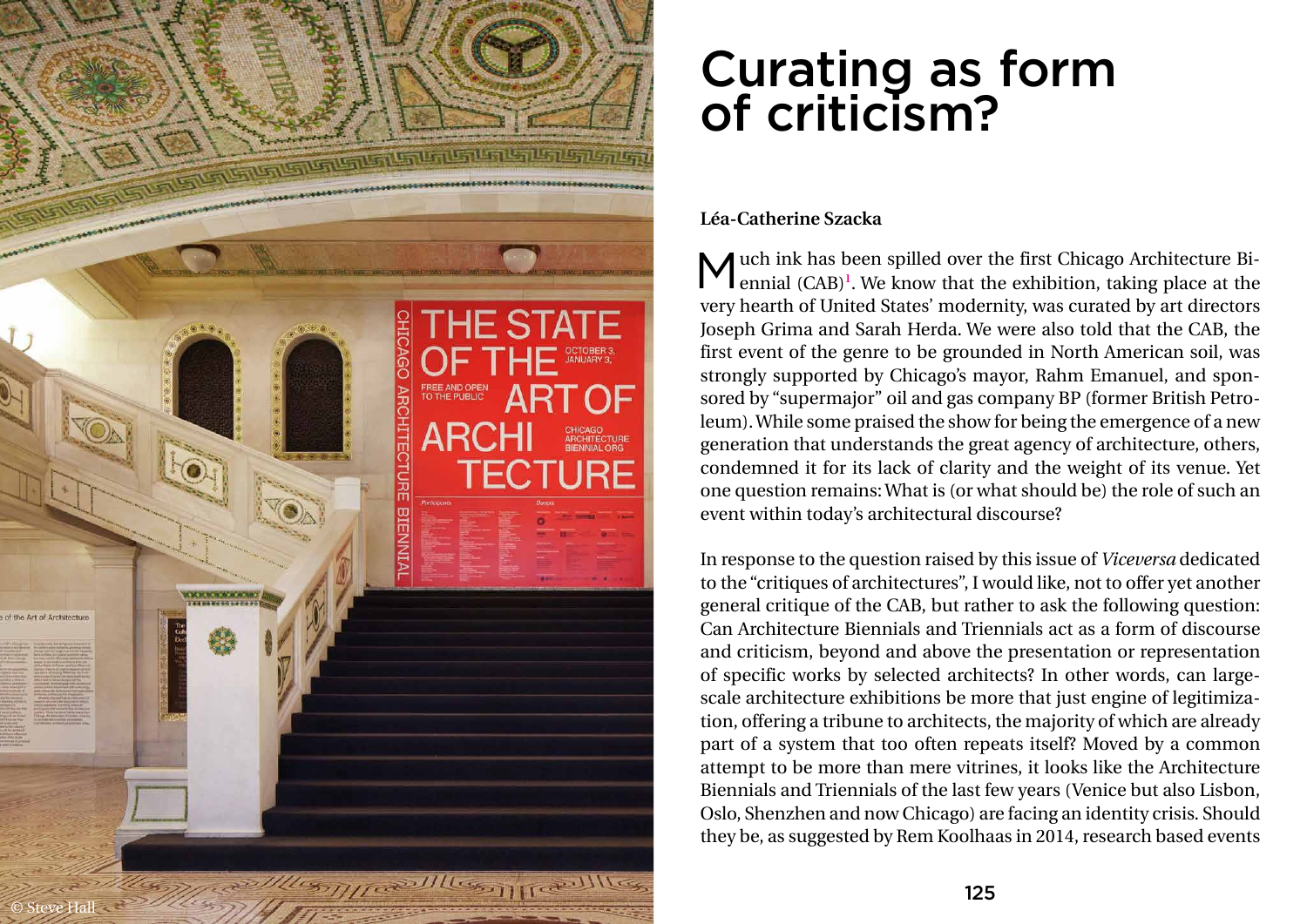oriented towards a form of knowledge production? Or should they, like at the 2013 Lisbon Triennial, go out in the street and question architecture's agency in contemporary cities? Should they lead to concrete urban transformation and act as launching platforms for cities that seek to renew themselves? Or should they address hot topics and thus contribute to offer insightful reflections on society, transforming the architect in an intellectual that raises awareness on the problems of the world, and even, maybe proposes solutions? At a moment in which architecture exhibitions, and more particularly large-scale periodic events, are booming it is important to reflect on the role of these events within the larger architecture culture.

Mapping the current state of architectural criticism, the issue 81 of OASE — *Constructing Criticism* — published in 2010, suggested that criticism is an attempt to bridge the gap between theory and practice, an activity that entails both the judgment of what is genuine and valuable and mediating between avant-garde and a wider audience that is often reluctant to accept the new. Likewise, in *Does Architecture Criticism Matter?***<sup>2</sup>** , a text published in the April 2014 edition of Domus, architectural historian Joseph Rykwert was questioning the role of architectural criticism in the era of starchitecture. «I have always believed that the critic must be a fighter», wrote Rykwert. «To do so, they must of course have a base from which to operate — not only the obvious one of a newspaper, periodical, radio or television program or even a blog — that will make their views public, but they must, more intimately, have a clearly articulated notion of what they think society must expect of its builders». These references offer valuable insight when assessing the role of the CAB and other similar events.

Titled *The State of the Art of Architecture* — in reference to a 1977 homonym event organized by Stanley Tigerman for the Graham Foundation — the first CAB did not proposed a single theme or problematic, but rather wanted to feel a generation while becoming 'a platform for groundbreaking architectural projects and spatial experiments that demonstrate how creativity and innovation can radically transform our lived experience.'**<sup>3</sup>**As explained by Tigerman himself (today aged 85), whilst the 1977 event presented nothing but Anglo-Americans white males, the 2015 exhibition was global — including architects from various backgrounds and origins spanning five continents — with one third of the participants being women**<sup>4</sup>** . This global and highly inclusive twist, together with the fact that, during the days of its inauguration, the CAB was at the center of architecture's media world attention — not only discussed at dinner parties and in architectural blogs and magazines, but also in daily newspapers such as The Guardian, LA Times or, of course, The Chicago Tribune — suggests that the event is an definitely an architectural project of its own, paradigmatic of our time.

The exhibition took place in the lavish Chicago Cultural Center, a space which presence is at the antipodes of the white cube. There, a collection of objects and projects offered an overview of pressing global issues. As rightfully written by Rob Wilson for Uncube, it was «a fascinating collection of snapshots but remains a collection non the less, too diffuse to be saying anything despite attempting to tick all boxes from the pragmatic to the fantastical»**<sup>5</sup>** . And if the collection remains scattered, its overall meaning hard to grasp, as many critics have implied, the most impressive part of this first CAB were the few live performances that took place during the opening days. One in particular: *We Know How to Order* conceived by architect Bryony Roberts, choreographed by Asher Waldron and performed by the South Shore Drill Team, offered a glimpse into the power of Architecture Biennials as form of criticism.

*We Know How to Order* was ephemeral — only performed a few times during the opening days of the CAB in front of Mies Van der Rohe's Federal Center — yet it will survive thanks to the countless snapshot that circulated the net and, more importantly so thanks to the official video shot by Andy Resek**<sup>6</sup>** . Robert's site-specific project was a way of ordering bodies in the contemporary cities by performing high-energy drill routines infused with street choreography. Playing on the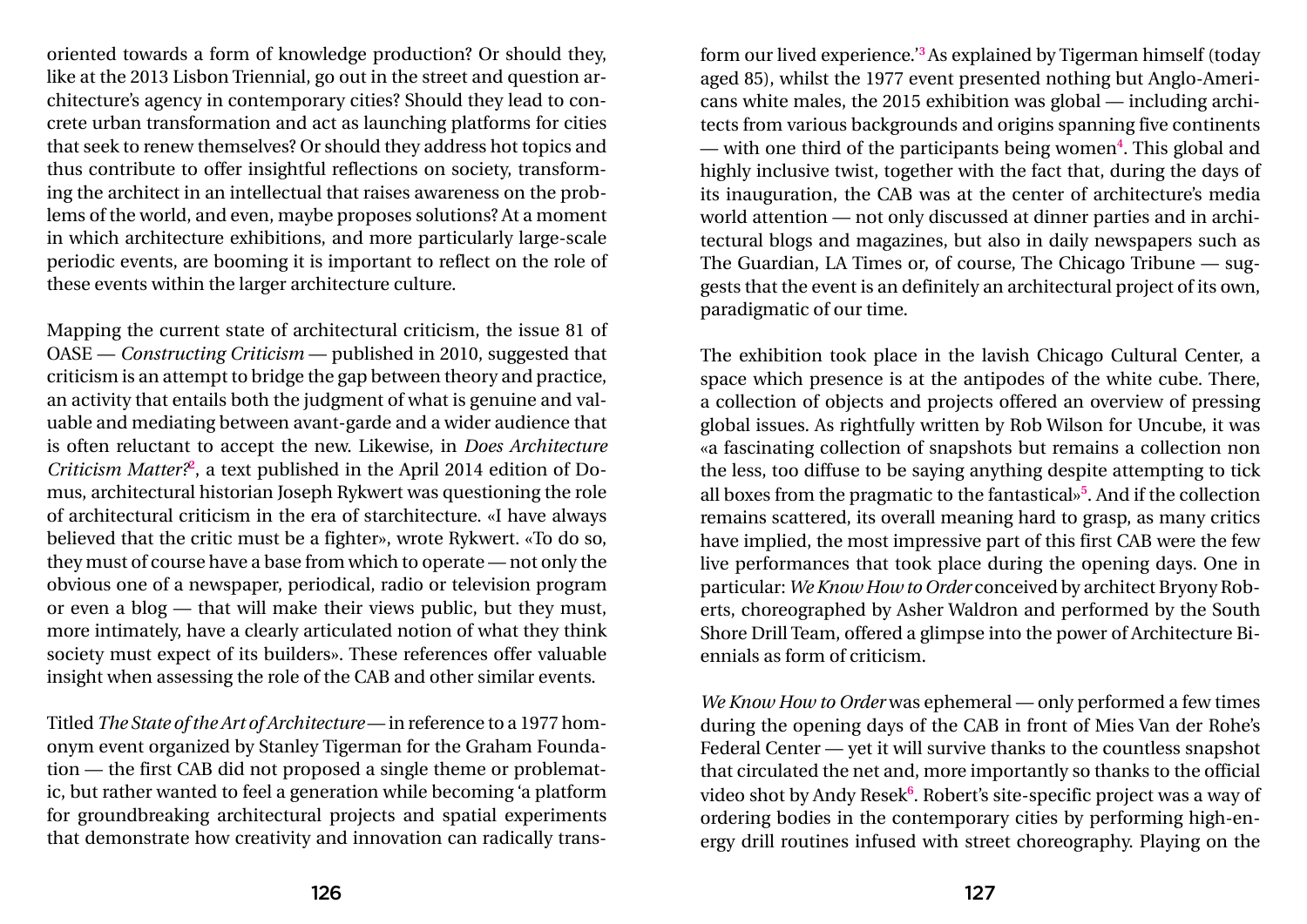idea of the grid — the 4'-8" module that governs the architecture of the Federal Center and that of the South Shore Drill Team Routine that «transform conventional military drills into expressive fusions of street moves, flag tossing and rifle spinning»**<sup>7</sup>** — *We Know How To Order* «superimposes multiple systems of order onto each other street choreography onto precision drills onto the Federal Center»**<sup>8</sup>** . It also refers to the history of Chicago, more particularly addressing racial issues.

With *We Know How To Order* it seems that the CAB achieve something more: it truly and significantly (albeit very briefly) entered in dialogue with the city of Chicago and its inhabitants, bridging ideas (theory) with some of Chicago's greater architectural masterpiece (practice), while mediating a form of judgment. The performance caught the attention of a large number of passer by whom, for a moment, directed their distracted gaze towards one of Chicago's greatest piece of architecture and urban public space. In this sense, it called «attention to